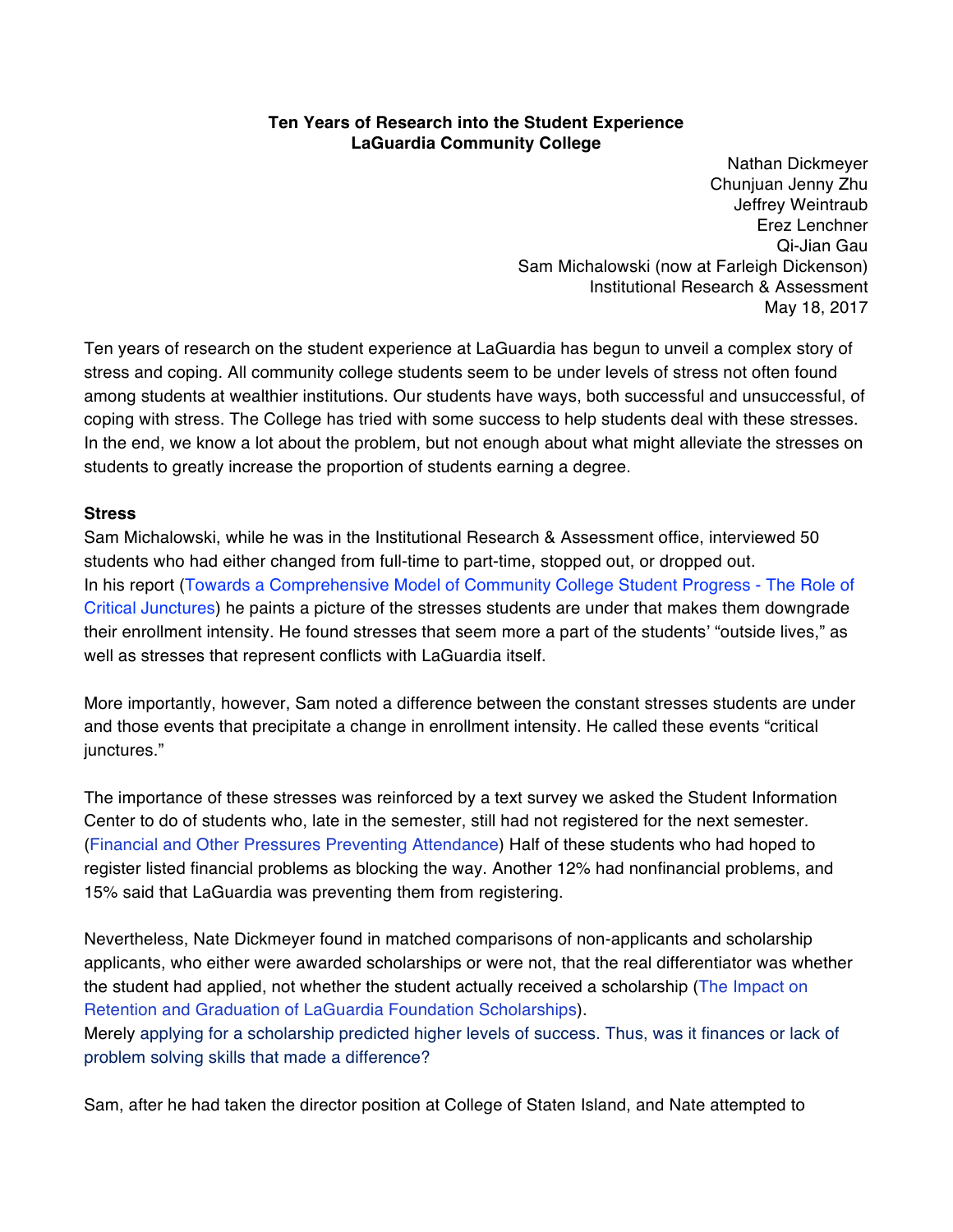see if they could model these findings with data from their two colleges (The Relationship between Student Time Allocation Decisions and Outcomes). This model postulated a fairly constant, random rate of "critical junctures," capable of knocking a student out of college, buffered by the momentum students built up as evidenced by GPA, earning college credits and moving beyond developmental education. They found that they could fit the model to their colleges' actual data well, but that the background rate of critical junctures was higher at LaGuardia than at CSI with its somewhat higher socio‐economic student background.

To reinforce this, Nate looked at the rate at which students with high momentum dropped out. This would give us the rate of super‐critical junctures, those that would knock any student out of college, regardless of momentum (Background Radiation: Doing Well at LaGuardia and Dropping Out and High GPA Students Leaving LaGuardia). He found that even good students drop out at a rate between five and eight percent every semester.

Jenny Zhu and Nate looked at the relationship between course failure and dropping out (An Analysis of Return Rates by Whether First‐Year Freshmen Passed or Failed Particular Courses, 2007‐2012). The highest numbers of students to drop out after failing a class took English 101, Math 095, Math 096 or English 099. Nevertheless, these courses also had high numbers of students who dropped out after passing. When they looked at the net rates of dropping out (rate of dropping out if failed minus the rate of dropping out if passed), a strange list of small humanities, first‐year seminar and social science courses emerged. In the end, they did not find that particular course failures caused students to drop out. On the contrary, students disengaging from the college in the process of dropping out appeared to cause course failure.

Jenny and Nate in a video presentation pushed this analysis further and tried to determine why students placing into developmental courses tended to drop out at higher rates than those who did not (Presentation: Time is the Enemy: Why Developmental Students Do Not Graduate). Passing developmental courses led to the same academic success as those who placed out of developmental education. The difference appeared to come simply from the time it took students to complete a degree. Developmental students were exposed longer to the vagaries of life.

Jenny and Nate also showed that developmental education was less a barrier than a simple slowing force. Only a limited number of students dropped out after trying twice to pass developmental education (The Limited Impact of Basic Skills Failure on Student Progress). Many more students dropped out before twice trying or after succeeding.

Jenny and Nate also looked at when students made the decision to drop out (When Do Students Drop/Stop Out: After Completing the Semester or During the Semester?). Critical junctures can occur at any point in a student's career. They found, using attendance data, that 20% of students who dropped out after a semester left before the semester three‐quarter mark. Along with that finding, Jeff Weintraub and Nate looked at the proportion of students who had not registered during a registration period who would not return (As Each Week of Registration Passes). After the second week of registration, one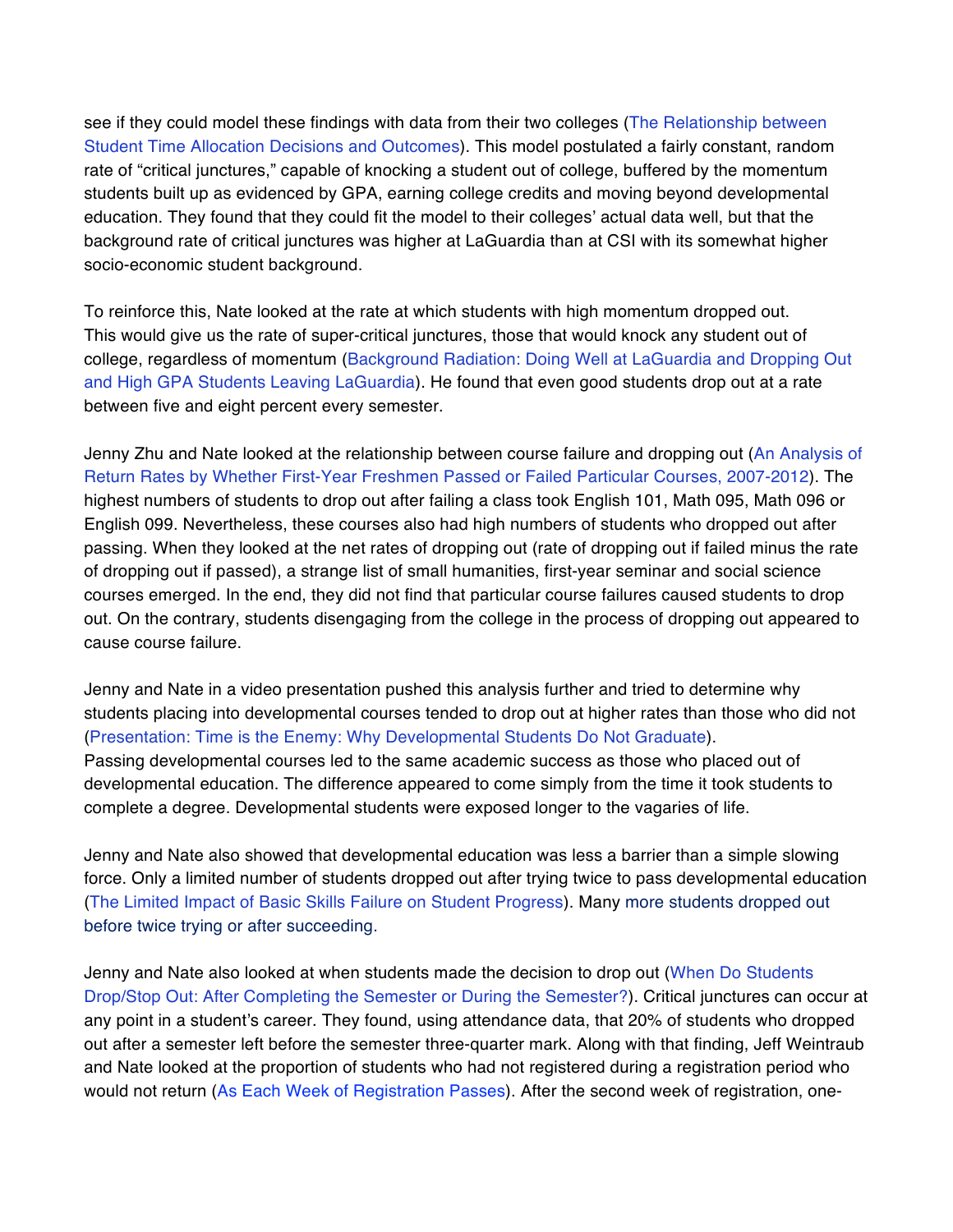third of those not yet registered would not be returning. By week 14 of a 16‐week registration period, 84% of those not registered would not be returning.

# **Symptoms of Stress Overtaking Resilience**

In 2015 Provost Arcario asked IR&A to use our data to predict which students were likely to drop out. Under that directive, Jenny Zhu used stepwise logistical regression to determine which variables most strongly predicted whether or not a student returned to college after two semesters (or graduated before) (Developing a Single Tool for Assessing Student Retention Interventions). The strongest variables predicting return, which we will call symptoms to avoid implying either causality or solutions, were attending full‐time, having accumulated more degree credits, a higher GPA, being a woman, having completed developmental math requirements, registering earlier than one month before classes start, and being on a student visa.

We found other symptoms as well in situations where we could not build a full database, but could develop warning signals (Drop Out Warning Signs). Outside the context of having a GPA and earning credits, being a first‐time student increased the probability of non‐return. High rates of class absence, avoiding orientation sessions, as well as avoiding first-year seminars were all added to the list of symptoms predicting non-return.

Erez Lenchner and Nate took a deeper look at one of the strongest symptoms, attending part-time. They asked, what are students doing that prevents them from taking 15 college‐level credits each semester (Momentum Absorbers: Measuring the Impact of Part-time, Course Failure, Basic Skills, Stopping Out, and Moot Courses)? Three activities deprived students from 15‐credit attendance at high, nearly equal rates: 1) attempting too few courses; 2) taking developmental courses below collegelevel; and 3) failing college‐level courses. Other actions showed a much smaller share of the loss: stopping out and taking moot courses not required in their major.

Course failure is extensive at LaGuardia, especially at the developmental level, as noted in Nate's discussion (Course Failures). Interestingly, students with heavier loads are somewhat less likely to fail.

Nate and Jenny examined the Fall 2010 new, full‐time student cohort, noting the semester‐to-semester dynamics of "changing state" from full‐time to part‐time, graduation or non-attendance (Modeling Twelve Semesters of Retention and Graduation). After the first semester, nearly one out of three students became part‐time. In semesters after that, although there was a trend toward a greater proportion of part-time attendance, the driving force was not so much a net shift from full-time to parttime as a greater rate of graduation by those who were full‐time in each semester. This work supports earlier work by Jenny and Nate that showed that, holding all else constant, slowing down in credits attempted was a strong symptom of future disengagement from the college (The Impact of Slower Academic Progress in One Semester).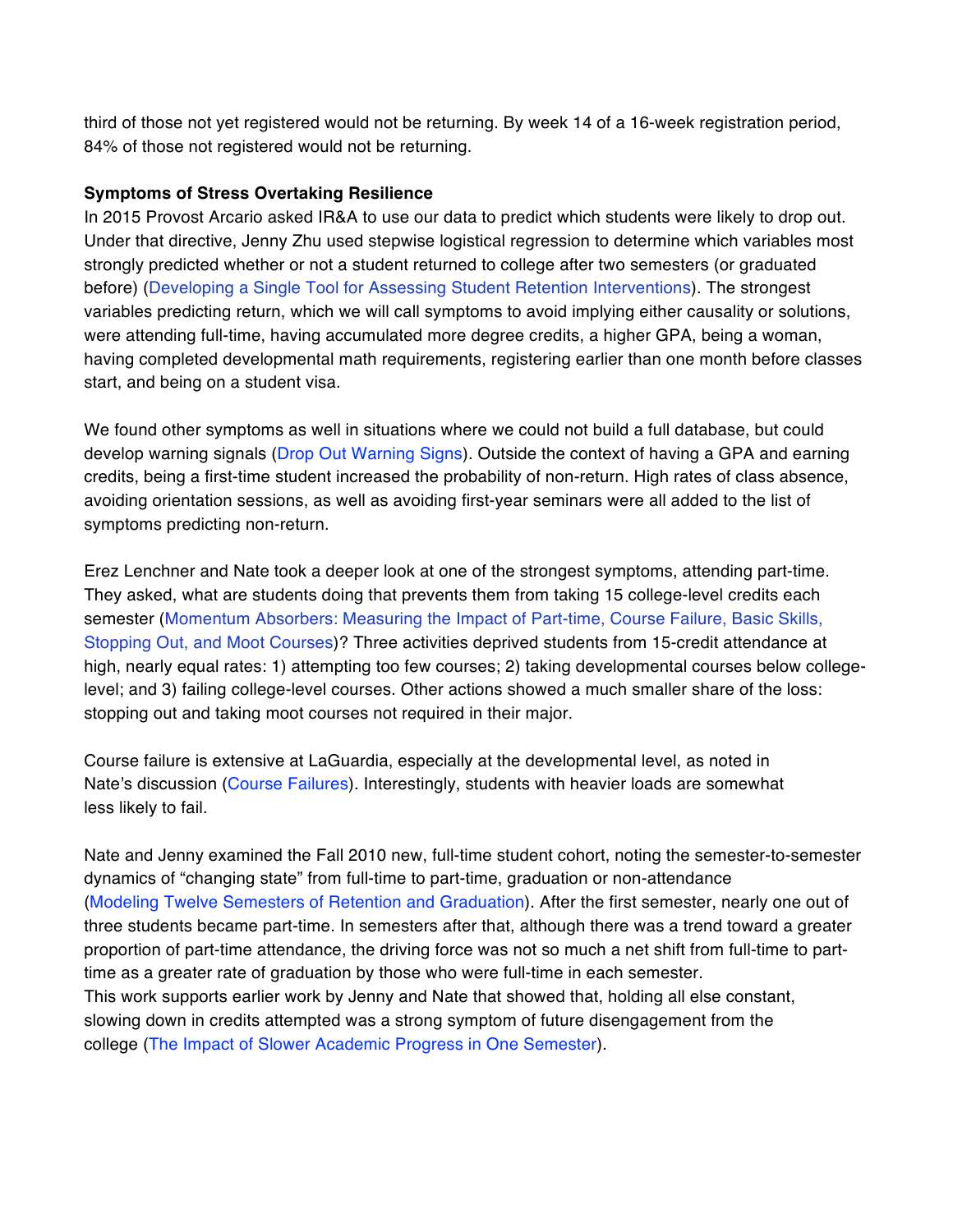Jenny and Nate also found that certain behaviors allowed students to return at rates higher than those predicted in Jenny's model (Using a Uniform Retention Assessment Methodology to Examine the Impact of Advising Teams and Advising Offices). These included visiting more offices for assistance, seeing an academic advisor more than once, visiting a faculty member for advising, and being part of several programs, including ASAP. Nevertheless, some programs, like the honors society, screened for students with so much success potential that these programs showed no contribution to improved probability of return.

Students regularly rate academic advising lower than we hope and lower than the average for other institutions (for example, see the latest CCSSE for LaGuardia: Community College Survey of Student Engagement (CCSSE) 2016). The impact of faculty advisement appeared to improve the probability of student return above that predicted by our model. Nevertheless, the "Road to Success" project, a well‐ funded attempt to provide well-trained coaches and peer advisors to a limited number of students did not have a strong impact (Road to Success (RTS) Actual vs. Expected Return Rates). The strongest positive impact occurred with the students with the highest predicted probability of return in the beginning. Students with moderate levels of predicted return appeared to transfer out at higher rates, while low-return probability students appear to understand more quickly their imperiled future and left at higher than predicted rates.

Nate, Erez and Jenny also studied the relationship between class absence, GPA and return rate (Class Absence, GPA and Returning Next Semester). The statistical evidence is devastating. Students miss nearly one class in six on average. Those with higher rates of absence have lower GPAs and are much more likely to drop out. Students miss one in five developmental classes.

While Nate found that changing majors lengthened the time to earn a degree and thus "probably" increased exposure to drop-out-level stresses (Modeling Twelve Semesters of Retention and Graduation), he subsequently found that the actual graduation rate of students who changed major in only their first three semesters was higher than that of those who did not change major (Graduation Rate and Changing Major).

## **Symptom or Cause of Non‐retention**

Given all that we have discovered, we must now try to tackle the old statistics bugaboo, "Correlation is not causation." From the studies above, we can say, admittedly with some level of continuing uncertainty, that applying for and not receiving a scholarship is not a cause, that bad advising is not a strong cause of dropping out, that, related to advising, taking a moot course is not a strong cause, that failing a particular course, even a developmental course, does not cause dropping out and that changing major is not a significant cause of dropping out.

We are left with an interesting set of symptoms: attending part-time (especially slowing to part-time status), failing courses, placing into developmental education, being a man, not being on a student visa, being absent in courses, registering just before the start of classes, and being a first-time student.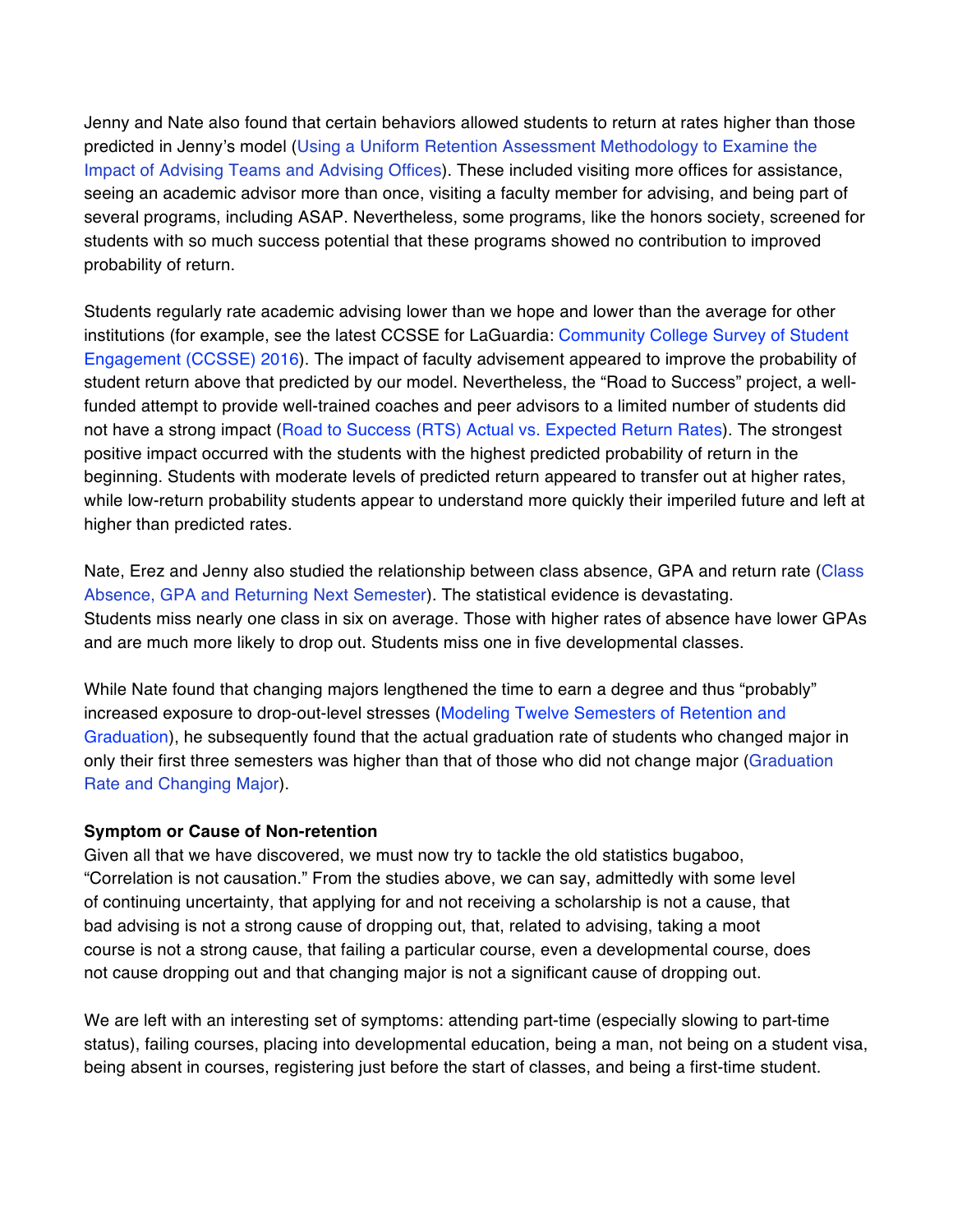We first needed to understand the impact of gender better. Jenny and Nate took a look at the results of a CUNY survey of new students that asked whether they would like help in various areas (Help-Seeking Behavior and Predictions of Retention). They controlled for the apparent help these students actually needed, like placing into developmental education and receiving financial aid awards and found a correlation between asking for help and retention.

Nate discovered a curious gender link in help-seeking behavior with regard to Orientation (Return Rate of Students Attending Spring 2011 Orientation). Students who attended Orientation were much more likely to persist. Women were more likely to attend than men, but men and women who attended persisted at the same high rates, while men and women who did not attend persisted at the same low rates. The "gender effect" seems to be strongly related to the more natural help-seeking behavior of women than men.

One of the curious things that Sam found in the first study cited above is that older students were better at solving problems than younger students, but older students had many more problems. The result was that these two groups looked statistically identical. Lack of problem solving skills caused many of the students Sam interviewed to reduce their enrollment intensity, but our statistics could not sort this factor from the impact of having more problems.

Fewer and fewer of our students are studying on student visas and that information has been removed from our data sets supplied by CUNY. Common wisdom tells us that visa regulations force these students to take their studies seriously. Low credit accumulation and/or bad grades would cause them to lose their visas. The study mentioned above that used SEMS data (a system of recording visits to offices) to see the impact on actual versus predicted two‐semester retention (Using a Uniform Retention Assessment Methodology to Examine the Impact of Advising Teams and Advising Offices) showed that going multiple times to the International Student Office did not improve success above the prediction. Just studying under such a visa was an indicator.

There can be little doubt that students who graduate start faster and go stronger on average (Measuring Student Momentum, Credits Earned per Semester and more). On average, students who graduate earn more credits in every semester, have a higher GPA in every semester, and finish developmental requirements faster.

While it is much less true of students who graduate, students, in general, only go full-time in their first two semesters because they are taking developmental courses (Some Notes on Momentum). Students consistently take nine to ten college‐level credits each semester, increasing slightly in the early semesters. Dropping to part-time does not occur simply because students get jobs. Part-time is the norm. Developmental credits appear to be regarded as "early fluff" that can be just added on until they can be overcome. Students, especially non‐graduates, are always part‐time with college‐level courses. In the early semesters they are forced to add on developmental classes, but they are more often absent in these courses and don't bother with the homework (an observation by Provost Arcario after taking developmental math).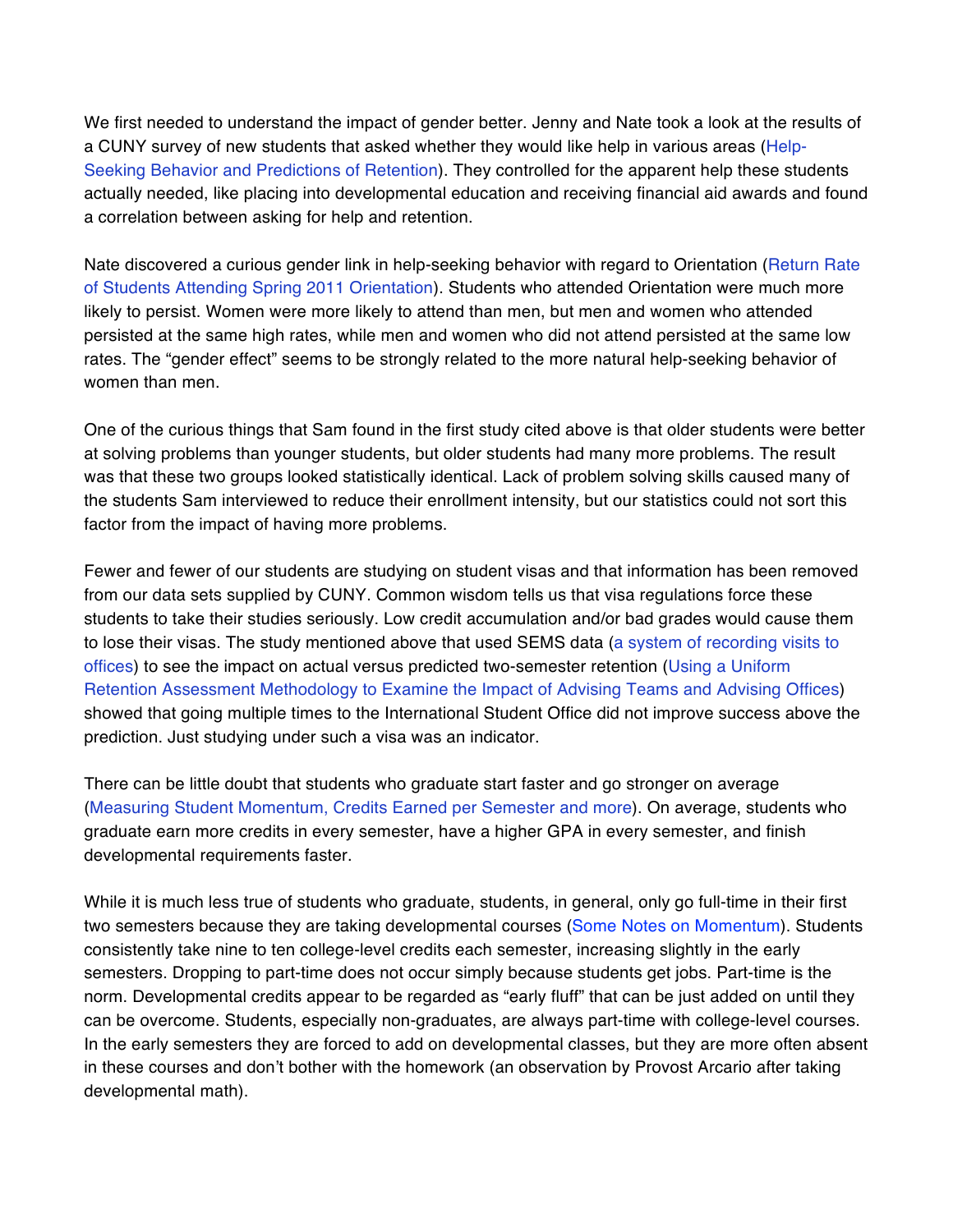We noted above that course failure predicts success. On the other hand, the more college level credits a student earns in a semester, the greater the likelihood of success (A Simple Predictor of Next Semester Retention: Passing Courses). Ninety percent of students who pass four courses return the next semester. Interestingly, progress is the most important factor. It does not make a large amount of difference whether a student passes one course out of one or one out of four.

Working did not appear to assist students in making it to graduation (Employment and Wage Patterns of Enrolled LaGuardia Students). Nevertheless, working on campus had a positive effect (Impact of On‐ Campus Employment on Retention).

To help this picture jell, we examined a couple of other interventions to see how they helped students toward graduation. In the first Nate examined the impact of student use of Academic Peer Instruction (student tutors) (The Impact of API Sessions on the Pass Rate in Math 096). While the impact was positive, especially for first-time students and students with a low GPA who attended three or more sessions, the attendance rate for these students was much lower than the rate for stronger students who benefited less.

Nate also examined the impact on student success of cluster courses (Comparative Outcomes of Students in Learning Communities Taking Clusters of Courses Together at LaGuardia Community College). While there were short‐term benefits to GPA and credits earned, there were no longer term benefits to graduation. As noted in the paper on modeling the Fall 2010 cohort above, statistically significant benefits (in this case of studying together and peer support) do not necessarily lead to detectable benefits in the long run.

We thus have a set of persistent indicators, like part-time attendance, passing courses, absences, delayed registration, applying for scholarships, moving quickly through developmental courses, and help-seeking, and more ephemeral indicators that seem to disappear on further examination, like quality advising, scholarships and learning communities.

A unifying theory might be that there is some Special Factor X that differentiates successful students from unsuccessful students. This X appears to be strongly related to a sense of academic seriousness that is above and beyond what is measured in part‐time attendance and cumulative GPA, but that does cause students to seek out faculty advisement. All the strong factors relate to it: full‐time attendance, better grades, fewer absences, earlier registration, help-seeking, and lower levels of off-campus employment. The effect of learning communities indicates that the peer and faculty support improve seriousness, but that the effort needs to be sustained. Nothing supports this more strongly than the very high return rate of students who pass four or more college‐level courses in a semester.

## **Progress**

Examining the latest six-year graduating rates of first-time, full-time cohorts in the LaGuardia Institutional Profiles of 2006 and 2016, which Jan Gau designed and continues to produce, we see that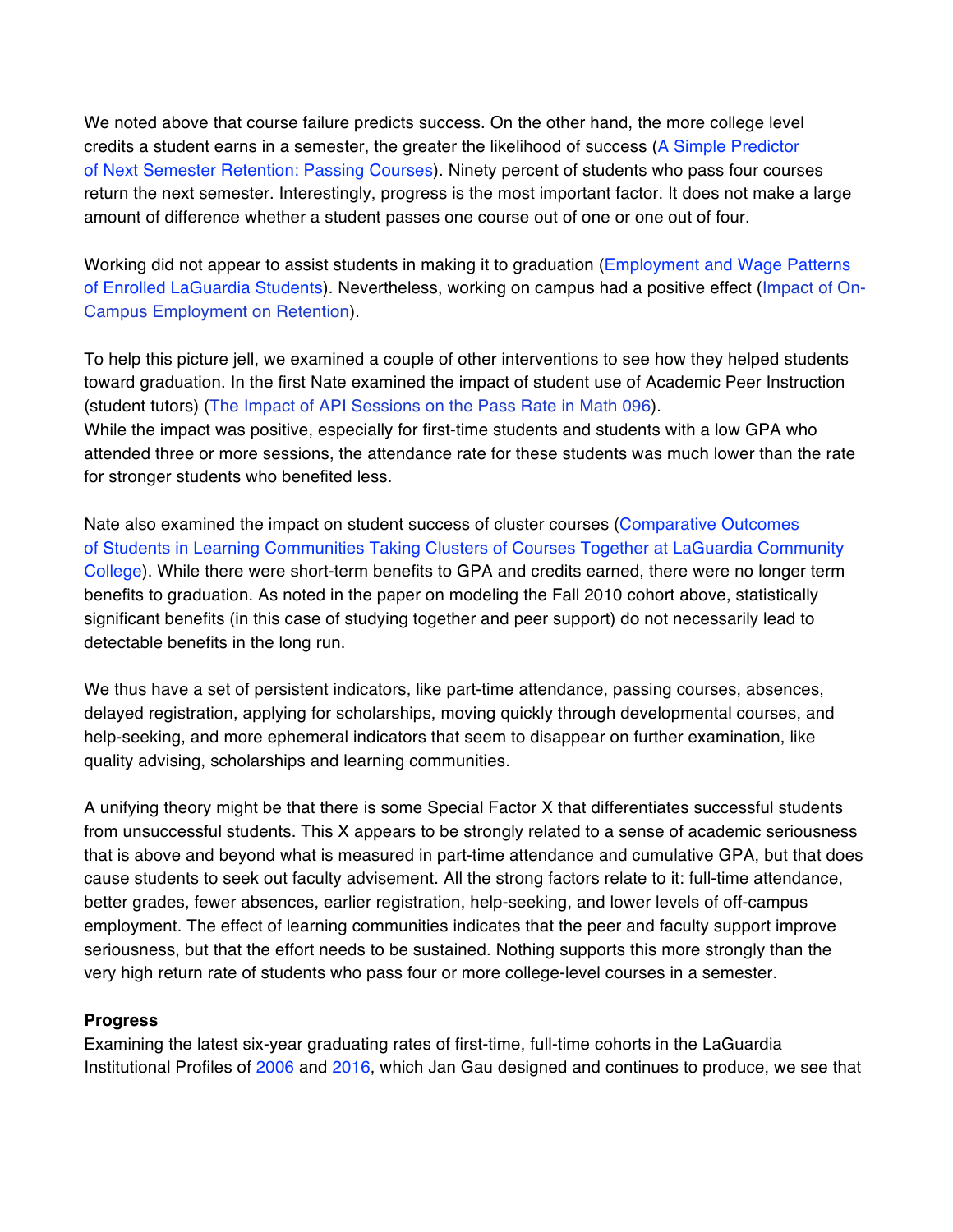27.2% of the 1999 cohort graduated, while 29.1% of the 2009 cohort graduated. While the increase is not beyond the range of possible random fluctuation, the result is encouraging.

There is an even stronger increase possible coming down the pipeline with the three-year graduation rate of first-time, full-time students in the 2012 cohort at 19.9% compared with the 2011 cohort's rate of 16.3%. This jump was true across all CUNY community colleges. Jeff Weintraub used inferential statistics to show that the increase was largely due to two community college programs, ASAP and CUNYstart (Analysis of Fall 2011 and Fall 2012 Three Year Graduation Rates).

The question remains then, whether LaGuardia has had much success influencing our students' "Special Factor X." Is it possible that students only arrive at college with a "natural" level of "academic seriousness," as indicated by initial full-time status, high GPA and swift movement through developmental courses, or is it possible that we effect a transformation?

In a final paper in this essay, we note that not all students "start fast and proceed swiftly" (Persistence and Transformation: The Other Factors in Reaching Graduation). Nearly one in three of the graduates from the academic year 2015‐16 began their academic career part‐time, had a first semester GPA below 2.00, took more than six years to graduate, or a combination of those three factors. When we follow one cohort of new students and add what we have learned about starting strong and the critical junctures that knock even our best students out of school, we see that we lose about 18% to other colleges, regardless of stress or seriousness, that about 20% start strong and finish fast, as though no transformation was necessary and that about 22% were knocked out by a critical juncture that no college intervention could have prevented. That leaves about 40% who appear to be susceptible to a transformation, who did not suffer a terminal critical juncture and who did not start with great seriousness. Of these one in four made it to graduation and became a one in three graduate who clearly had to have become more serious to have made it.

Many of our successful students talk about the influence of a faculty member. Others talk about how support from peers got them through. One student in Sam's study said that becoming a father changed him. He realized that he would not be a great role model for his son unless he finished college.

That's ten years of research. The college's success depends on how well it does convincing more of its students to take their education seriously: to attend class, to take heavier loads, to get help, and to put their education first.

## **The Next Phase**

Many of the quantitative research questions of the last decade came from questions raised in the interview study done by Sam and from student interviews of students conducted by Rahela Aktar (temporarily working for IR&A and still employed by the college, The Student View of Advising — Fall 2014). From those interviews, we began to have a small idea of the enormous breadth of activities encompassed by advising and an incremental idea of what worked and didn't.